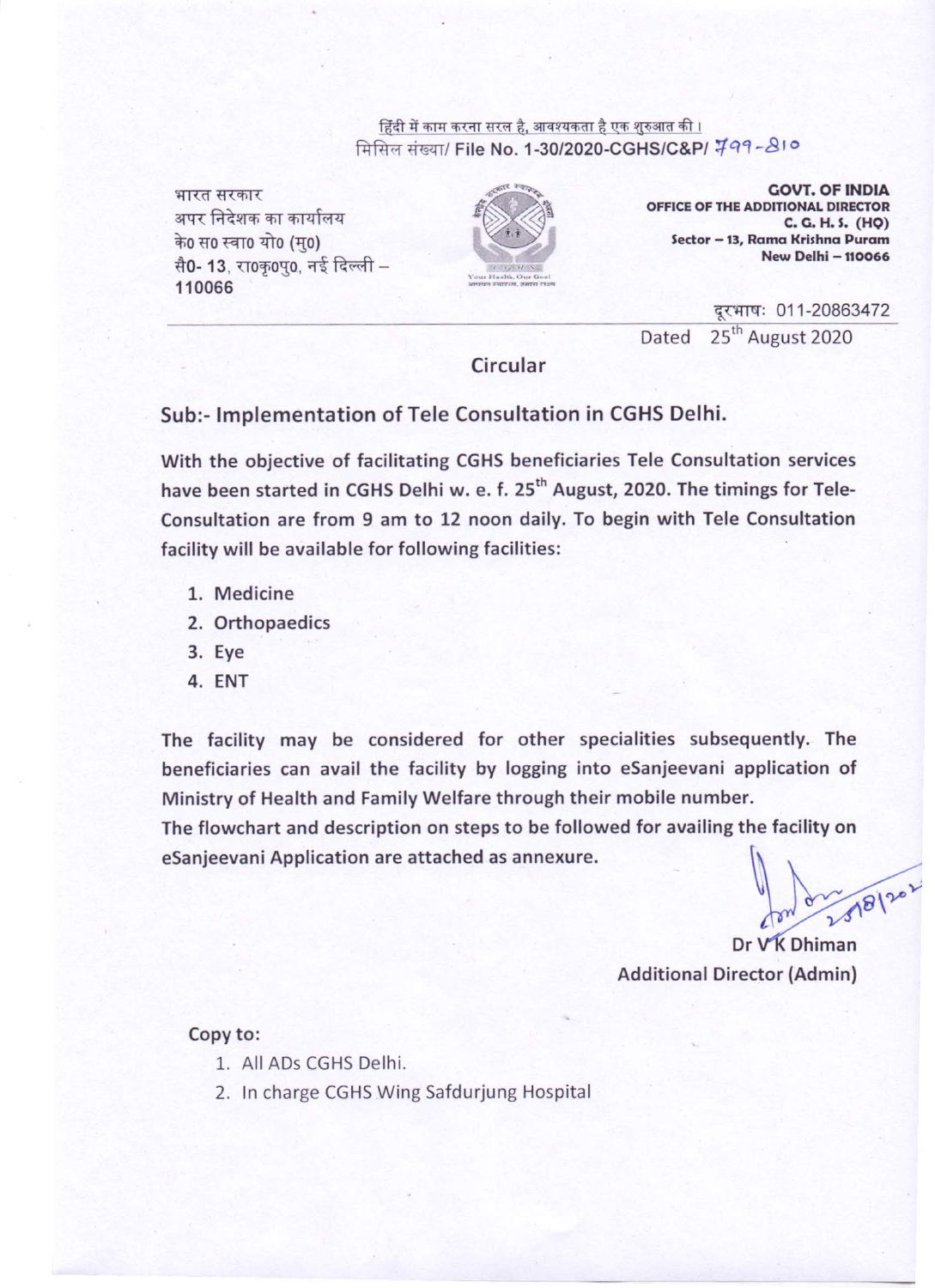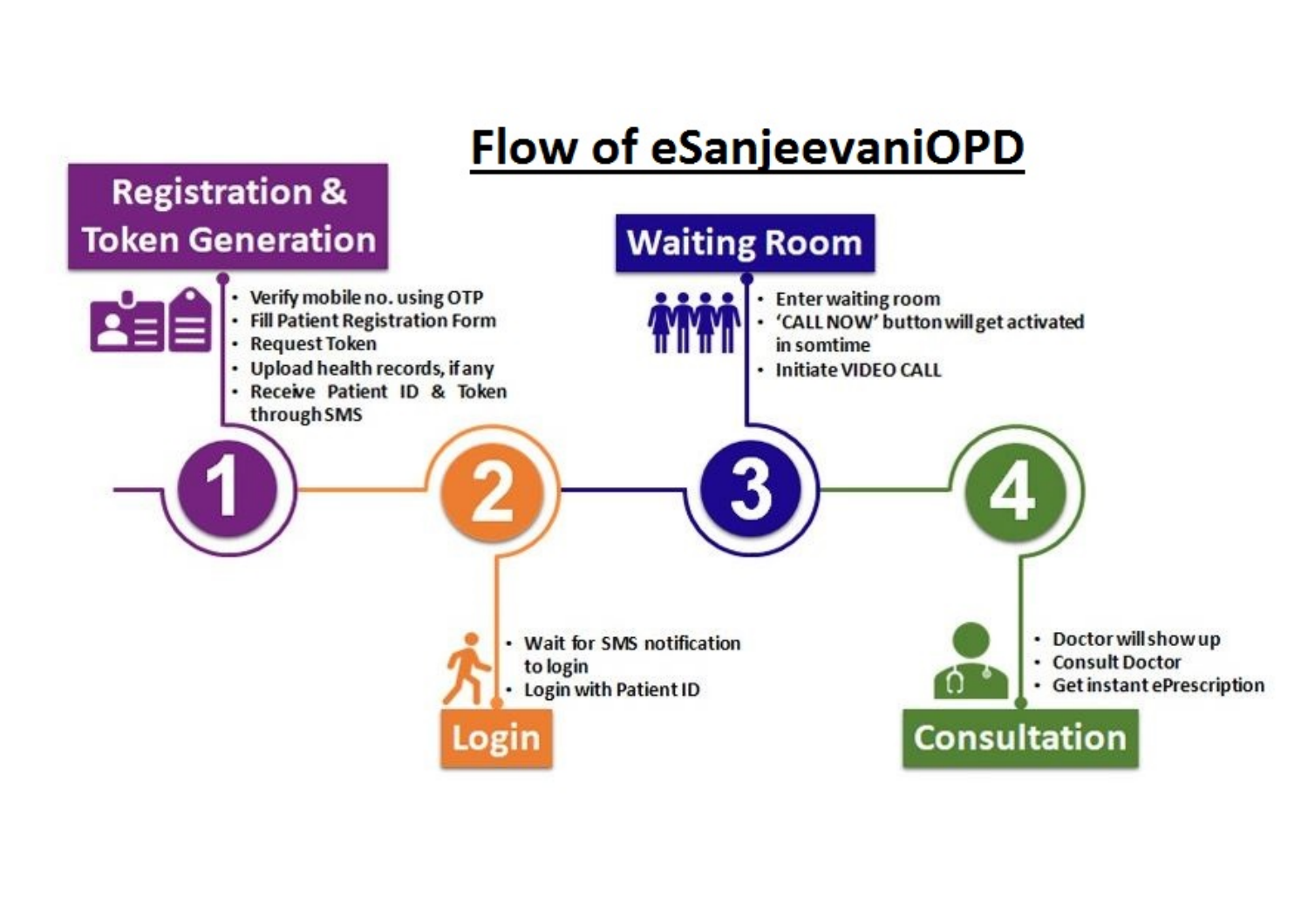# **Tele Consultation in CGHS using eSanjeevani Application**

# **Flow Chart for users**

### **A. Registration**:

- i. User visits URL eSanjeevaniopd.in
- ii. Verifies his/her mobile no. using OTP
- iii. Fills Patient Registration Form
- iv. Select Specialty OPD
- v. User uploads scanned copy of his/her CGHS card under documents(Mandatory).
- vi. eSanjeevaniOPD assigns a Patient ID

# **B. Token**:

- i. User requests a token for consultation
- ii. Uploads health records, if any
- iii. User receives Patient ID & Token through SMS

# C. **Login**:

- i. Closer to the turn eSanjeevani OPD sends an SMS notification asking user to login
- ii. User logs in using Patient ID
- iii. Patient enters the clinic and is placed at the end of the existing queue. If there is no queue you will be placed at serial no. 1

### D. **Wait**:

- i. eSanjeevaniOPD assigns a doctor to the patient (time interval depends on the length of the queue)
- ii. As the doctor is assigned to the patient "CALL NOW" button gets activated
- iii. User is required to click "CALL NOW" button within 120 seconds\*
- iv. Upon clicking "CALL NOW" within 10 seconds the doctor shows up in video Contd…